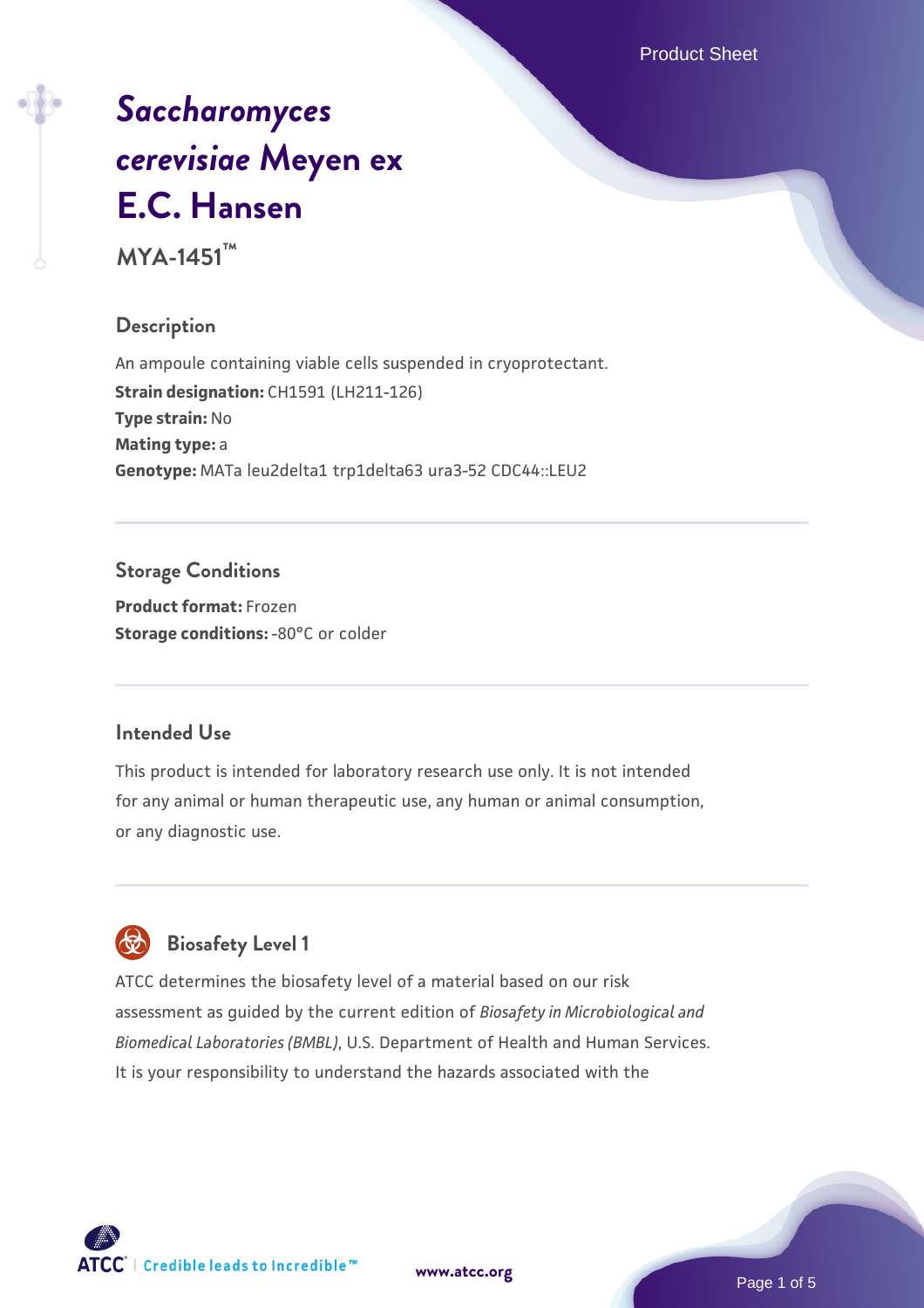## **[Saccharomyces cerevisiae](https://www.atcc.org/products/mya-1451)** [Meyen ex E.C. Hansen](https://www.atcc.org/products/mya-1451) **MYA-1451**

material per your organization's policies and procedures as well as any other applicable regulations as enforced by your local or national agencies.

ATCC highly recommends that appropriate personal protective equipment is always used when handling vials. For cultures that require storage in liquid nitrogen, it is important to note that some vials may leak when submersed in liquid nitrogen and will slowly fill with liquid nitrogen. Upon thawing, the conversion of the liquid nitrogen back to its gas phase may result in the vial exploding or blowing off its cap with dangerous force creating flying debris. Unless necessary, ATCC recommends that these cultures be stored in the vapor phase of liquid nitrogen rather than submersed in liquid nitrogen.

# **Certificate of Analysis**

For batch-specific test results, refer to the applicable certificate of analysis that can be found at www.atcc.org.

#### **Growth Conditions**

**Medium:**  [ATCC Medium 1245: YEPD](https://www.atcc.org/-/media/product-assets/documents/microbial-media-formulations/1/2/4/5/atcc-medium-1245.pdf?rev=705ca55d1b6f490a808a965d5c072196) **Temperature:** 25°C

# **Handling Procedures**

**Frozen ampoules** packed in dry ice should either be thawed immediately or stored in liquid nitrogen. If liquid nitrogen storage facilities are not available, frozen ampoules may be stored at or below -70°C for approximately one





Page 2 of 5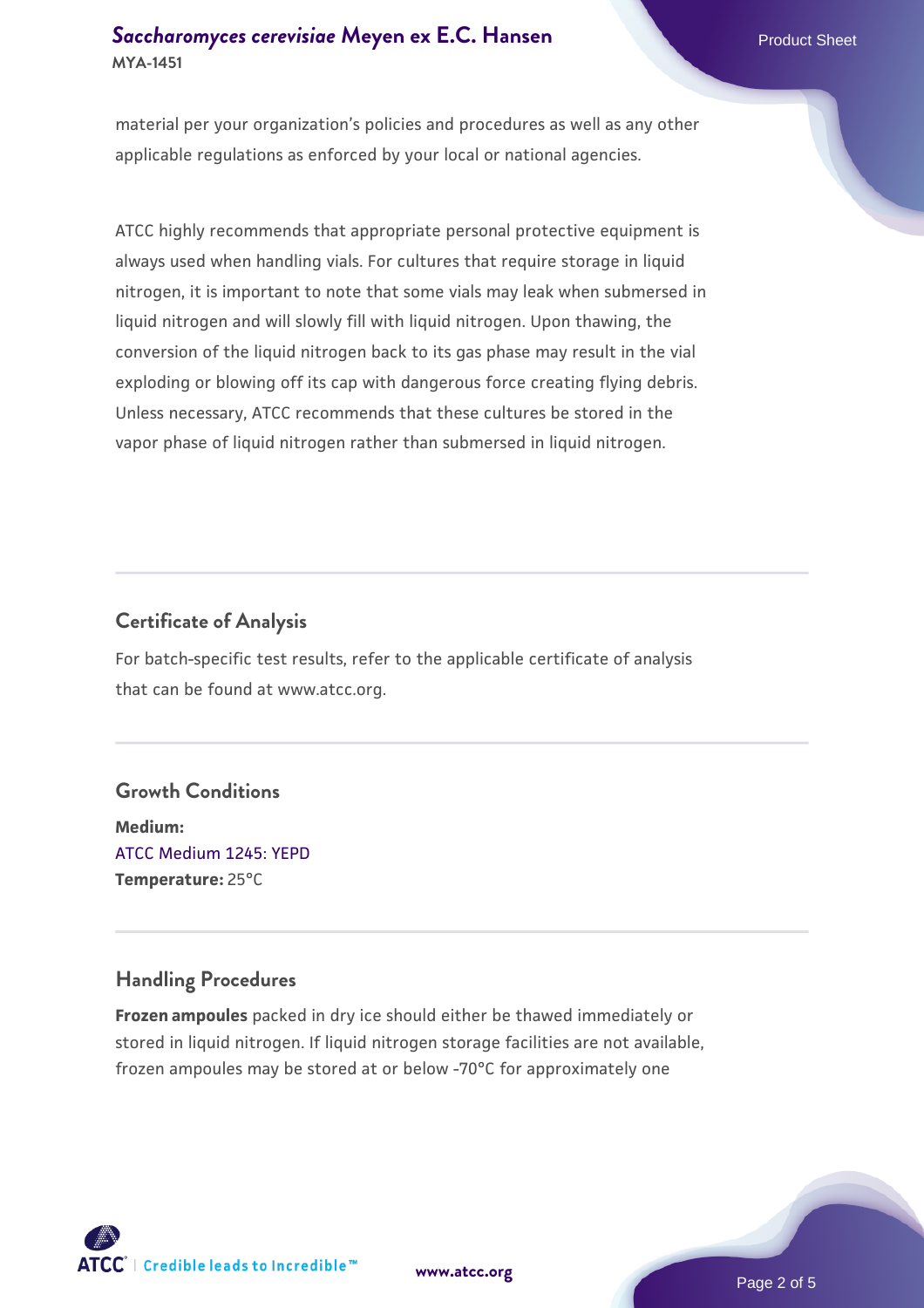week. **Do not under any circumstance store frozen ampoules at refrigerator freezer temperatures (generally -20°C)**. Storage of frozen material at this temperature will result in the death of the culture.

- 1. To thaw a frozen ampoule, place in a **25°C to 30°C** water bath, until just thawed **(approximately 5 minutes)**. Immerse the ampoule just sufficient to cover the frozen material. Do not agitate the ampoule.
- 2. Immediately after thawing, wipe down ampoule with 70% ethanol and aseptically transfer at least 50 µL (or 2-3 agar cubes) of the content onto a plate or broth with medium recommended.
- Incubate the inoculum/strain at the temperature and conditions 3. recommended.
- 4. Inspect for growth of the inoculum/strain regularly for up to 4 weeks. The time necessary for significant growth will vary from strain to strain.

#### **Material Citation**

If use of this material results in a scientific publication, please cite the material in the following manner: *Saccharomyces cerevisiae* Meyen ex E.C. Hansen (ATCC MYA-1451)

#### **References**

References and other information relating to this material are available at www.atcc.org.

#### **Warranty**

The product is provided 'AS IS' and the viability of ATCC® products is warranted for 30 days from the date of shipment, provided that the customer has stored and handled the product according to the information included on the product information sheet, website, and Certificate of Analysis. For living cultures, ATCC lists the media formulation and reagents

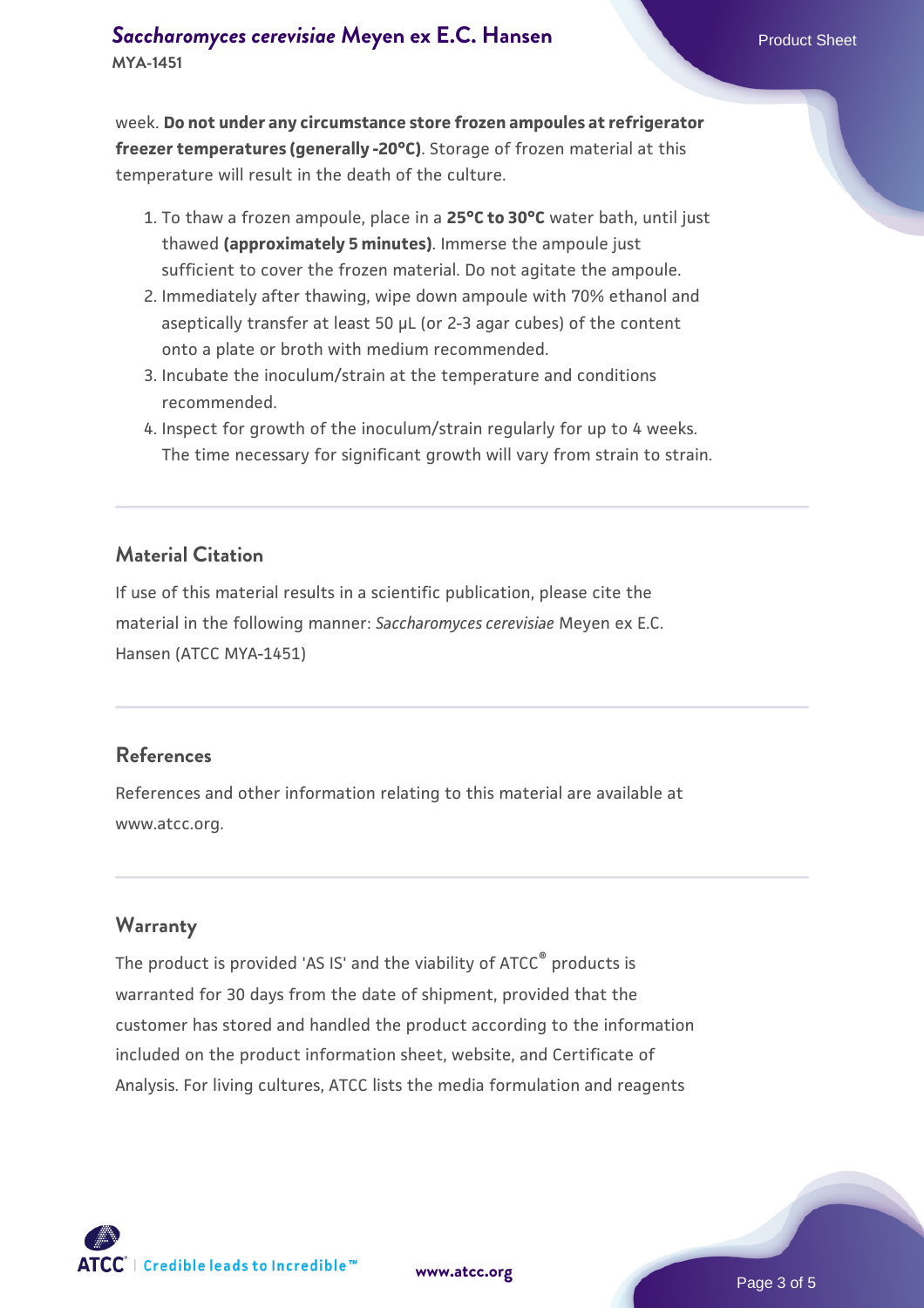#### **[Saccharomyces cerevisiae](https://www.atcc.org/products/mya-1451)** [Meyen ex E.C. Hansen](https://www.atcc.org/products/mya-1451) **MYA-1451**

that have been found to be effective for the product. While other unspecified media and reagents may also produce satisfactory results, a change in the ATCC and/or depositor-recommended protocols may affect the recovery, growth, and/or function of the product. If an alternative medium formulation or reagent is used, the ATCC warranty for viability is no longer valid. Except as expressly set forth herein, no other warranties of any kind are provided, express or implied, including, but not limited to, any implied warranties of merchantability, fitness for a particular purpose, manufacture according to cGMP standards, typicality, safety, accuracy, and/or noninfringement.

## **Disclaimers**

This product is intended for laboratory research use only. It is not intended for any animal or human therapeutic use, any human or animal consumption, or any diagnostic use. Any proposed commercial use is prohibited without a license from ATCC.

While ATCC uses reasonable efforts to include accurate and up-to-date information on this product sheet, ATCC makes no warranties or representations as to its accuracy. Citations from scientific literature and patents are provided for informational purposes only. ATCC does not warrant that such information has been confirmed to be accurate or complete and the customer bears the sole responsibility of confirming the accuracy and completeness of any such information.

This product is sent on the condition that the customer is responsible for and assumes all risk and responsibility in connection with the receipt, handling, storage, disposal, and use of the ATCC product including without limitation taking all appropriate safety and handling precautions to minimize health or environmental risk. As a condition of receiving the material, the customer agrees that any activity undertaken with the ATCC product and any progeny or modifications will be conducted in compliance with all applicable laws, regulations, and guidelines. This product is provided 'AS IS' with no representations or warranties whatsoever except as expressly set forth



**[www.atcc.org](http://www.atcc.org)**

Page 4 of 5